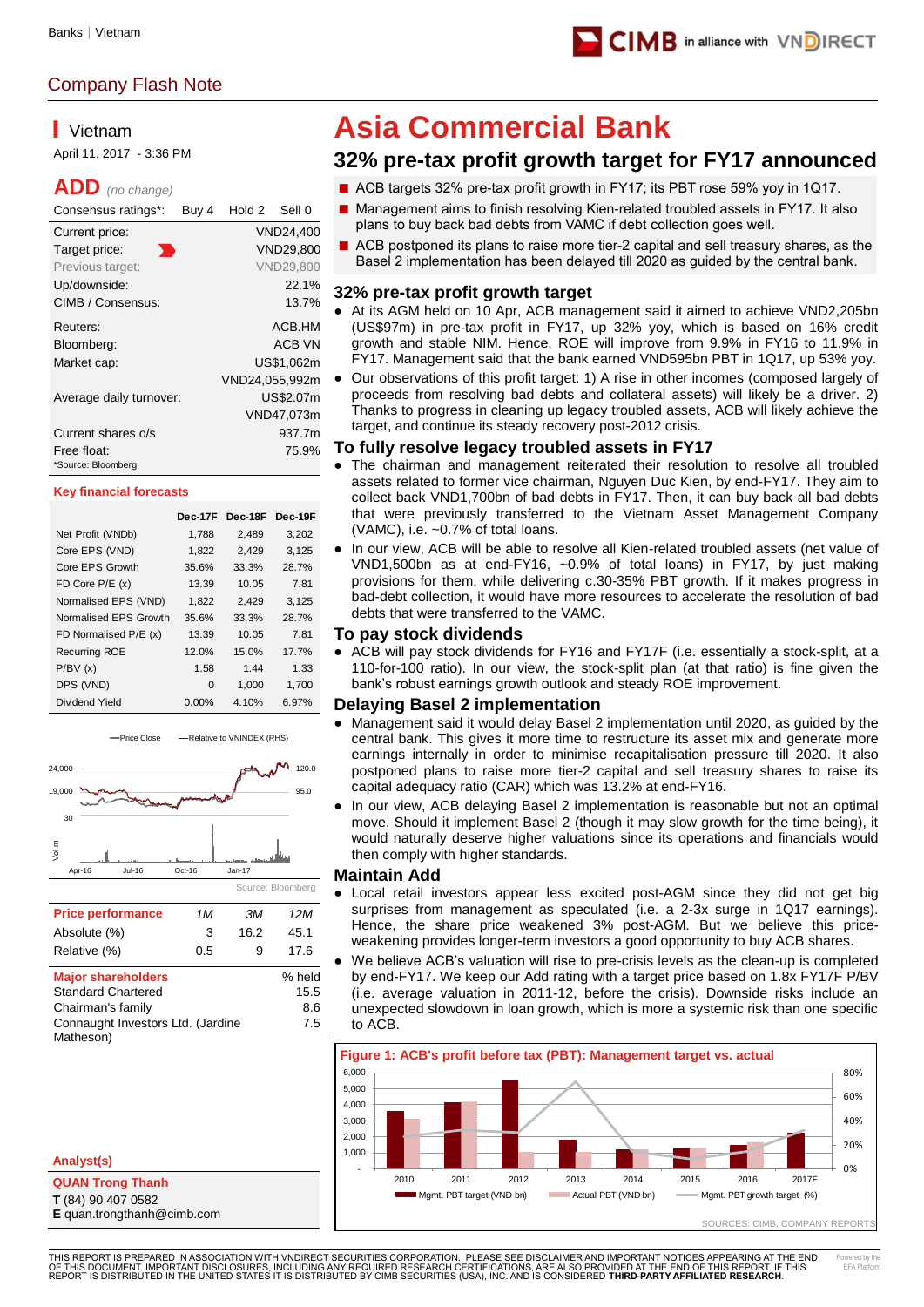

## **BY THE NUMBERS**

| <b>Profit &amp; Loss</b>                 |          |          |          |          |
|------------------------------------------|----------|----------|----------|----------|
| (VNDb)                                   | Dec-16A  | Dec-17F  | Dec-18F  | Dec-19F  |
| Net Interest Income                      | 6.892    | 7.936    | 9.089    | 10.646   |
| <b>Total Non-Interest Income</b>         | 671      | 2.072    | 2.090    | 2.376    |
| <b>Operating Revenue</b>                 | 7,563    | 10,008   | 11,179   | 13,022   |
| <b>Total Non-Interest Expenses</b>       | (4,678)  | (5, 387) | (6, 177) | (7,035)  |
| <b>Pre-provision Operating Profit</b>    | 2,885    | 4.621    | 5.003    | 5,987    |
| <b>Total Provision Charges</b>           | (1, 218) | (2, 387) | (1,891)  | (1,984)  |
| <b>Operating Profit After Provisions</b> | 1.667    | 2.235    | 3,111    | 4.003    |
| Pretax Income/(Loss) from Assoc.         | 0        | O        | 0        | O        |
| <b>Operating EBIT (incl Associates)</b>  | 1,667    | 2,235    | 3,111    | 4,003    |
| Non-Operating Income/(Expense)           | $\Omega$ | $\Omega$ | 0        | $\Omega$ |
| Profit Before Tax (pre-El)               | 1.667    | 2.235    | 3.111    | 4.003    |
| <b>Exceptional Items</b>                 | $\Omega$ | $\Omega$ | 0        | $\Omega$ |
| <b>Pre-tax Profit</b>                    | 1.667    | 2.235    | 3.111    | 4.003    |
| Taxation                                 | (342)    | (447)    | (622)    | (801)    |
| Consolidation Adjustments & Others       |          |          |          |          |
| Exceptional Income - post-tax            |          |          |          |          |
| <b>Profit After Tax</b>                  | 1,325    | 1.788    | 2.489    | 3,202    |
| Minority Interests                       | 0        | 0        | 0        | 0        |
| Pref. & Special Div                      | 0        | 0        | 0        | 0        |
| FX And Other Adj.                        | $\Omega$ | $\Omega$ | 0        | 0        |
| Preference Dividends (Australia)         |          |          |          |          |
| <b>Net Profit</b>                        | 1,325    | 1,788    | 2.489    | 3,202    |
| <b>Recurring Net Profit</b>              | 1.325    | 1.788    | 2.489    | 3.202    |
| Normalised Net Profit                    | 1,325    | 1,788    | 2,489    | 3,202    |

#### **Balance Sheet Employment**

|                                  | Dec-16A | Dec-17F | Dec-18F | Dec-19F |
|----------------------------------|---------|---------|---------|---------|
| Gross Loans/Cust Deposits        | 78.9%   | 79.9%   | 80.3%   | 80.3%   |
| Avg Loans/Avg Deposits           | 78.2%   | 79.4%   | 80.1%   | 80.3%   |
| Avg Liquid Assets/Avg Assets     | 26.6%   | 24.9%   | 23.9%   | 23.1%   |
| Avg Liquid Assets/Avg IEAs       | 28.4%   | 26.5%   | 25.4%   | 24.4%   |
| Net Cust Loans/Assets            | 69.2%   | 70.1%   | 71.0%   | 71.7%   |
| Net Cust Loans/Broad Deposits    | 77.2%   | 77.8%   | 78.2%   | 78.4%   |
| Equity & Provns/Gross Cust Loans | 9.7%    | 9.9%    | 9.4%    | 8.8%    |
| Asset Risk Weighting             | 64.6%   | 73.7%   | 74.4%   | 75.0%   |
| Provision Charge/Avg Cust Loans  | 0.66%   | 1.21%   | 0.78%   | 0.68%   |
| Provision Charge/Avg Assets      | 0.45%   | 0.86%   | 0.56%   | 0.49%   |
| Total Write Offs/Average Assets  | 0.56%   | 0.95%   | 0.65%   | 0.58%   |



#### **Balance Sheet**

| (VNDb)                                        | Dec-16A  | Dec-17F  | Dec-18F  | Dec-19F  |
|-----------------------------------------------|----------|----------|----------|----------|
| <b>Total Gross Loans</b>                      | 171,553  | 202,426  | 239,065  | 282,435  |
| Liquid Assets & Invst. (Current)              | 42.801   | 47.082   | 51,790   | 59.558   |
| Other Int. Eaming Assets                      | 5,119    | 4.827    | 5,669    | 6,683    |
| <b>Total Gross Int. Earning Assets</b>        | 219,474  | 254,335  | 296,524  | 348,676  |
| Total Provisions/Loan Loss Reserve            | (1,797)  | (3, 293) | (4, 134) | (4, 878) |
| <b>Total Net Interest Earning Assets</b>      | 217,677  | 251,042  | 292,391  | 343,799  |
| Intangible Assets                             | 512      | 687      | 823      | 932      |
| Other Non-Interest Earning Assets             | 11,950   | 14,189   | 16,675   | 19,457   |
| <b>Total Non-Interest Earning Assets</b>      | 12,462   | 14,876   | 17,498   | 20,389   |
| <b>Cash And Marketable Securities</b>         | 3,541    | 4,470    | 4,779    | 3,495    |
| Long-term Investments                         | $\Omega$ | $\Omega$ | 0        | $\Omega$ |
| <b>Total Assets</b>                           | 233,681  | 270,388  | 314,668  | 367,683  |
| <b>Customer Interest-Bearing Liabilities</b>  | 207,051  | 241,374  | 283,460  | 334,135  |
| <b>Bank Deposits</b>                          | 2,235    | 2,235    | 2,235    | 2,235    |
| Interest Bearing Liabilities: Others          | 6,738    | 6,738    | 6,738    | 6,738    |
| <b>Total Interest-Bearing Liabilities</b>     | 216,024  | 250,347  | 292,433  | 343,107  |
| Bank's Liabilities Under Acceptances          | $\Omega$ | O        | O        | O        |
| <b>Total Non-Interest Bearing Liabilities</b> | 3,594    | 4,190    | 4,920    | 5,800    |
| <b>Total Liabilities</b>                      | 219,618  | 254,537  | 297,354  | 348,908  |
| <b>Shareholders' Equity</b>                   | 14,063   | 15,851   | 17,315   | 18,775   |
| Minority Interests                            | $\Omega$ | $\Omega$ | 0        | $\Omega$ |
| <b>Total Equity</b>                           | 14,063   | 15,851   | 17,315   | 18,775   |

#### **Key Ratios**

|                                          | Dec-16A   | Dec-17F   | Dec-18F | Dec-19F |
|------------------------------------------|-----------|-----------|---------|---------|
| <b>Total Income Growth</b>               | 21.6%     | 32.3%     | 11.7%   | 16.5%   |
| Operating Profit Growth                  | 31.2%     | 60.2%     | 8.2%    | 19.7%   |
| Pretax Profit Growth                     | 26.9%     | 34.1%     | 39.2%   | 28.7%   |
| Net Interest To Total Income             | 91.1%     | 79.3%     | 81.3%   | 81.8%   |
| Cost Of Funds                            | 4.76%     | 5.23%     | 5.28%   | 5.28%   |
| Return On Interest Earning Assets        | 8.06%     | 8.50%     | 8.50%   | 8.50%   |
| Net Interest Spread                      | 3.30%     | 3.27%     | 3.22%   | 3.22%   |
| Net Interest Margin (Avg Deposits)       | 3.61%     | 3.54%     | 3.46%   | 3.45%   |
| Net Interest Margin (Avg RWA)            | 5.05%     | 4.53%     | 4.19%   | 4.18%   |
| Provisions to Pre Prov. Operating Profit | 42.2%     | 51.6%     | 37.8%   | 33.1%   |
| Interest Return On Average Assets        | 3.17%     | 3.15%     | 3.11%   | 3.12%   |
| <b>Effective Tax Rate</b>                | 20.5%     | 20.0%     | 20.0%   | 20.0%   |
| Net Dividend Payout Ratio                | <b>NA</b> | <b>NA</b> | 41.2%   | 54.4%   |
| Return On Average Assets                 | 0.61%     | 0.71%     | 0.85%   | 0.94%   |

#### **Key Drivers**

|                                | Dec-16A | Dec-17F | Dec-18F | Dec-19F |
|--------------------------------|---------|---------|---------|---------|
| Loan Growth (%)                | 20.7%   | 18.0%   | 18.0%   | 18.0%   |
| Net Interest Margin (%)        | 3.4%    | 3.4%    | 3.3%    | 3.3%    |
| Non Interest Income Growth (%) | 99.1%   | 209.0%  | 0.9%    | 13.7%   |
| Cost-income Ratio (%)          | 61.9%   | 53.8%   | 55.3%   | 54.0%   |
| Net NPL Ratio (%)              | 0.5%    | 0.5%    | 0.4%    | 0.4%    |
| Loan Loss Reserve (%)          | 126.5%  | 113.9%  | 121.1%  | 121.1%  |
| GP Ratio (%)                   | 0.8%    | 0.8%    | 0.8%    | 0.8%    |
| Tier 1 Ratio (%)               | 9.2%    | 7.9%    | 7.3%    | 6.7%    |
| Total CAR (%)                  | 13.2%   | 10.9%   | 9.9%    | 8.9%    |
| Deposit Growth (%)             | 18.4%   | 16.6%   | 17.4%   | 17.9%   |
| Loan-deposit Ratio (%)         | 78.1%   | 78.5%   | 78.8%   | 78.9%   |
| Gross NPL Ratio (%)            | 0.9%    | 1.5%    | 1.5%    | 1.5%    |
| Fee Income Growth (%)          | 26.7%   | 19.0%   | 17.3%   | 17.3%   |

SOURCE: CIMB RESEARCH, COMPANY DATA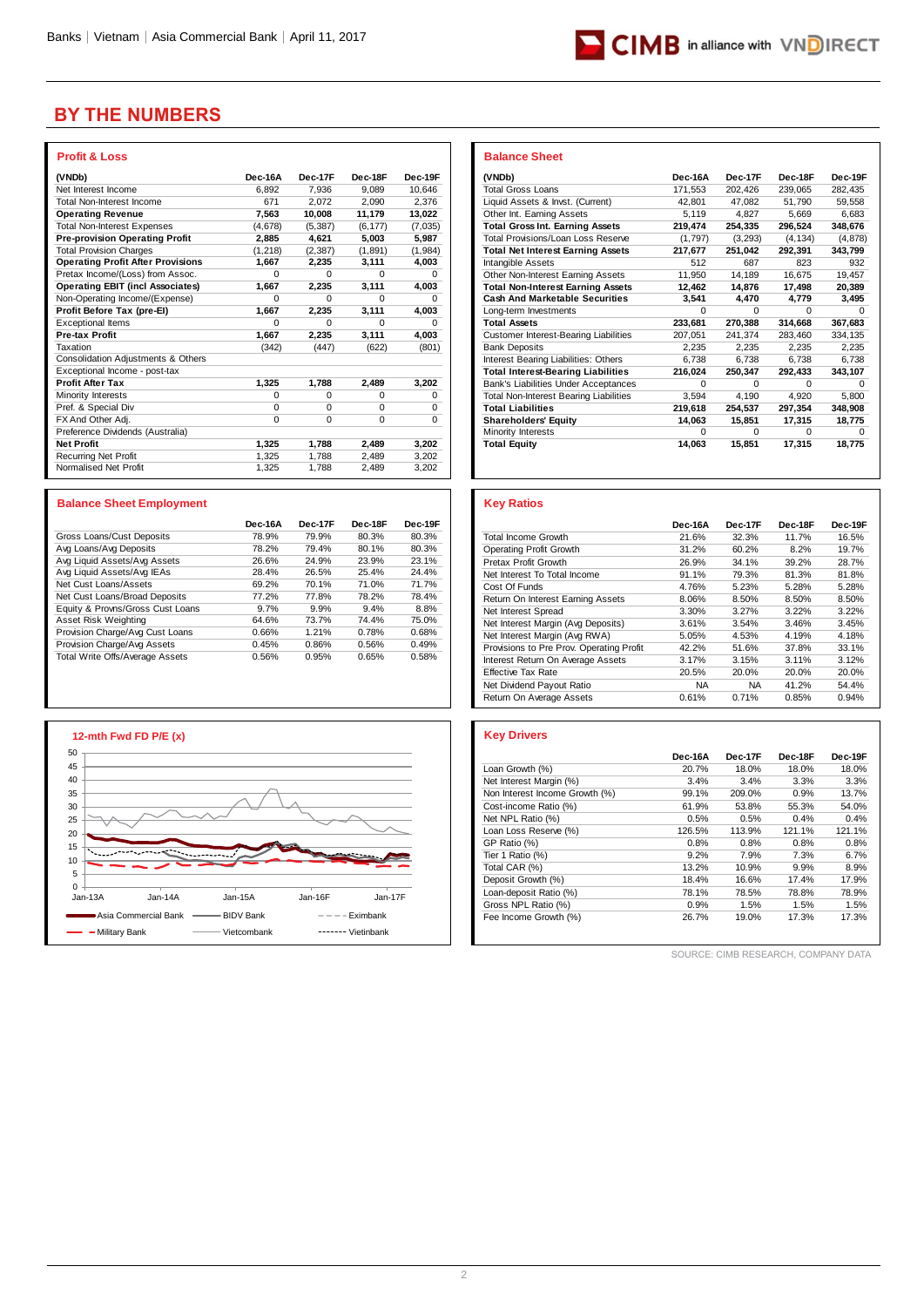

#### **DISCLAIMER** #01

The content of this report (including the views and opinions expressed therein, and the information comprised therein) has been prepared by and belongs to CIMB and is distributed by CIMB.

This report is not directed to, or intended for distribution to or use by, any person or entity who is a citizen or resident of or located in any locality, state, country or other jurisdiction where such distribution, publication, availability or use would be contrary to law or regulation.

By accepting this report, the recipient hereof represents and warrants that he is entitled to receive such report in accordance with the restrictions set forth below and agrees to be bound by the limitations contained herein (including the "Restrictions on Distributions" set out below). Any failure to comply with these limitations may constitute a violation of law. This publication is being supplied to you strictly on the basis that it will remain confidential. No part of this report may be (i) copied, photocopied, duplicated, stored or reproduced in any form by any means or (ii) redistributed or passed on, directly or indirectly, to any other person in whole or in part, for any purpose without the prior written consent of CIMB. The information contained in this research report is prepared from data believed to be correct and reliable at the time of issue of this report. CIMB may or may not issue regular reports on the subject matter of this report at any frequency and may cease to do so or change the periodicity of reports at any time. CIMB is under no obligation to update this report in the event of a material change to the information contained in this report. CIMB has no, and will not accept any, obligation to (i) check or ensure that the contents of this report remain current, reliable or relevant, (ii) ensure that the content of this report constitutes all the information a prospective investor may require, (iii) ensure the adequacy, accuracy, completeness, reliability or fairness of any views, opinions and information, and accordingly, CIMB, or any of their respective affiliates, or its related persons (and their respective directors, associates, connected persons and/or employees) shall not be liable in any manner whatsoever for any consequences (including but not limited to any direct, indirect or consequential losses, loss of profits and damages) of any reliance thereon or usage thereof. In particular, CIMB disclaims all responsibility and liability for the views and opinions set out in this report.

Unless otherwise specified, this report is based upon sources which CIMB considers to be reasonable. Such sources will, unless otherwise specified, for market data, be market data and prices available from the main stock exchange or market where the relevant security is listed, or, where appropriate, any other market. Information on the accounts and business of company(ies) will generally be based on published statements of the company(ies), information disseminated by regulatory information services, other publicly available information and information resulting from our research.

Whilst every effort is made to ensure that statements of facts made in this report are accurate, all estimates, projections, forecasts, expressions of opinion and other subjective judgments contained in this report are based on assumptions considered to be reasonable as of the date of the document in which they are contained and must not be construed as a representation that the matters referred to therein will occur. Past performance is not a reliable indicator of future performance. The value of investments may go down as well as up and those investing may, depending on the investments in question, lose more than the initial investment. No report shall constitute an offer or an invitation by or on behalf of CIMB or its affiliates to any person to buy or sell any investments.

CIMB, its affiliates and related companies, their directors, associates, connected parties and/or employees may own or have positions in securities of the company(ies) covered in this research report or any securities related thereto and may from time to time add to or dispose of, or may be materially interested in, any such securities. Further, CIMB, its affiliates and its related companies do and seek to do business with the company(ies) covered in this research report and may from time to time act as market maker or have assumed an underwriting commitment in securities of such company(ies), may sell them to or buy them from customers on a principal basis and may also perform or seek to perform significant investment banking, advisory, underwriting or placement services for or relating to such company(ies) as well as solicit such investment, advisory or other services from any entity mentioned in this report.

CIMB or its affiliates may enter into an agreement with the company(ies) covered in this report relating to the production of research reports. CIMB may disclose the contents of this report to the company(ies) covered by it and may have amended the contents of this report following such disclosure.

The analyst responsible for the production of this report hereby certifies that the views expressed herein accurately and exclusively reflect his or her personal views and opinions about any and all of the issuers or securities analysed in this report and were prepared independently and autonomously. No part of the compensation of the analyst(s) was, is, or will be directly or indirectly related to the inclusion of specific recommendations(s) or view(s) in this report. CIMB prohibits the analyst(s) who prepared this research report from receiving any compensation, incentive or bonus based on specific investment banking transactions or for providing a specific recommendation for, or view of, a particular company. Information barriers and other arrangements may be established where necessary to prevent conflicts of interests arising. However, the analyst(s) may receive compensation that is based on his/their coverage of company(ies) in the performance of his/their duties or the performance of his/their recommendations and the research personnel involved in the preparation of this report may also participate in the solicitation of the businesses as described above. In reviewing this research report, an investor should be aware that any or all of the foregoing, among other things, may give rise to real or potential conflicts of interest. Additional information is, subject to the duties of confidentiality, available on request.

Reports relating to a specific geographical area are produced by the corresponding CIMB entity as listed in the table below. The term "CIMB" shall denote, where appropriate, the relevant entity distributing or disseminating the report in the particular jurisdiction referenced below, or, in every other case, CIMB Group Holdings Berhad ("**CIMBGH**") and its affiliates, subsidiaries and related companies.

| Country     | <b>CIMB Entity</b>                      | <b>Regulated by</b>                                             |
|-------------|-----------------------------------------|-----------------------------------------------------------------|
| Hong Kong   | <b>CIMB Securities Limited</b>          | Securities and Futures Commission Hong Kong                     |
| India       | CIMB Securities (India) Private Limited | Securities and Exchange Board of India (SEBI)                   |
| Indonesia   | PT CIMB Securities Indonesia            | Financial Services Authority of Indonesia                       |
| Malaysia    | <b>CIMB Investment Bank Berhad</b>      | Securities Commission Malaysia                                  |
| Singapore   | CIMB Research Pte. Ltd.                 | Monetary Authority of Singapore                                 |
| South Korea | CIMB Securities Limited, Korea Branch   | Financial Services Commission and Financial Supervisory Service |
| Taiwan      | CIMB Securities Limited, Taiwan Branch  | <b>Financial Supervisory Commission</b>                         |
| Thailand    | CIMB Securities (Thailand) Co. Ltd.     | Securities and Exchange Commission Thailand                     |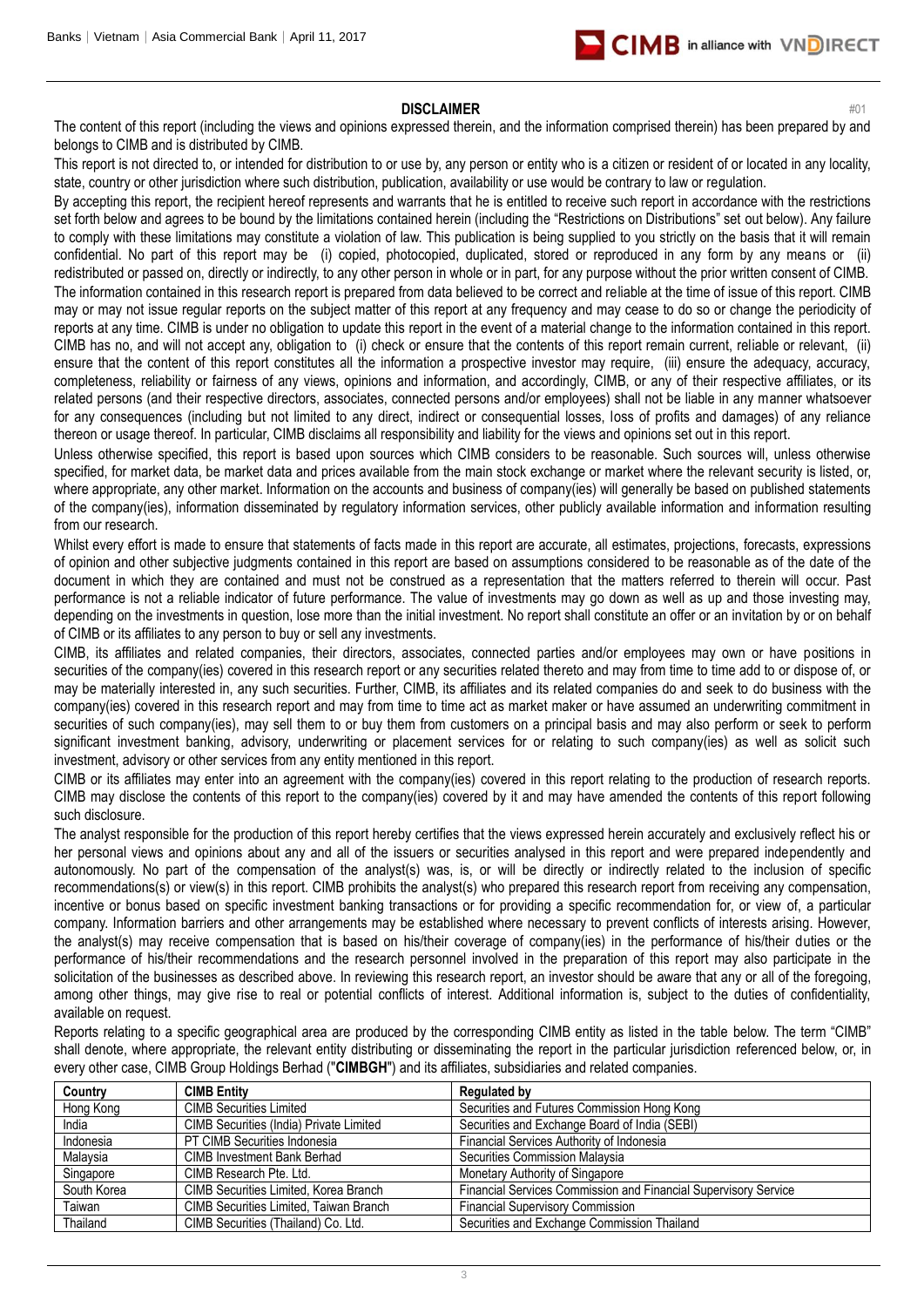

(i) As of April 10, 2017 CIMB has a proprietary position in the securities (which may include but not limited to shares, warrants, call warrants and/or any other derivatives) in the following company or companies covered or recommended in this report:

(a) -

(ii) As of April 11, 2017, the analyst(s) who prepared this report, and the associate(s), has / have an interest in the securities (which may include but not limited to shares, warrants, call warrants and/or any other derivatives) in the following company or companies covered or recommended in this report:

(a) -

This report does not purport to contain all the information that a prospective investor may require. CIMB or any of its affiliates does not make any guarantee, representation or warranty, express or implied, as to the adequacy, accuracy, completeness, reliability or fairness of any such information and opinion contained in this report. Neither CIMB nor any of its affiliates nor its related persons shall be liable in any manner whatsoever for any consequences (including but not limited to any direct, indirect or consequential losses, loss of profits and damages) of any reliance thereon or usage thereof.

This report is general in nature and has been prepared for information purposes only. It is intended for circulation amongst CIMB and its affiliates' clients generally and does not have regard to the specific investment objectives, financial situation and the particular needs of any specific person who may receive this report. The information and opinions in this report are not and should not be construed or considered as an offer, recommendation or solicitation to buy or sell the subject securities, related investments or other financial instruments or any derivative instrument, or any rights pertaining thereto.

Investors are advised to make their own independent evaluation of the information contained in this research report, consider their own individual investment objectives, financial situation and particular needs and consult their own professional and financial advisers as to the legal, business, financial, tax and other aspects before participating in any transaction in respect of the securities of company(ies) covered in this research report. The securities of such company(ies) may not be eligible for sale in all jurisdictions or to all categories of investors.

**Australia:** Despite anything in this report to the contrary, this research is provided in Australia by CIMB Securities (Singapore) Pte. Ltd. and CIMB Securities Limited. This research is only available in Australia to persons who are "wholesale clients" (within the meaning of the Corporations Act 2001 (Cth) and is supplied solely for the use of such wholesale clients and shall not be distributed or passed on to any other person. You represent and warrant that if you are in Australia, you are a "wholesale client". This research is of a general nature only and has been prepared without taking into account the objectives, financial situation or needs of the individual recipient. CIMB Securities (Singapore) Pte. Ltd. and CIMB Securities Limited do not hold, and are not required to hold an Australian financial services licence. CIMB Securities (Singapore) Pte. Ltd. and CIMB Securities Limited rely on "passporting" exemptions for entities appropriately licensed by the Monetary Authority of Singapore (under ASIC Class Order 03/1102) and the Securities and Futures Commission in Hong Kong (under ASIC Class Order 03/1103).

**Canada:** This research report has not been prepared in accordance with the disclosure requirements of Dealer Member Rule 3400 – Research Restrictions and Disclosure Requirements of the Investment Industry Regulatory Organization of Canada. For any research report distributed by CIBC, further disclosures related to CIBC conflicts of interest can be found at https://researchcentral.cibcwm.com .

**China:** For the purpose of this report, the People's Republic of China ("PRC") does not include the Hong Kong Special Administrative Region, the Macau Special Administrative Region or Taiwan. The distributor of this report has not been approved or licensed by the China Securities Regulatory Commission or any other relevant regulatory authority or governmental agency in the PRC. This report contains only marketing information. The distribution of this report is not an offer to buy or sell to any person within or outside PRC or a solicitation to any person within or outside of PRC to buy or sell any instruments described herein. This report is being issued outside the PRC to a limited number of institutional investors and may not be provided to any person other than the original recipient and may not be reproduced or used for any other purpose.

France: Only qualified investors within the meaning of French law shall have access to this report. This report shall not be considered as an offer to subscribe to, or used in connection with, any offer for subscription or sale or marketing or direct or indirect distribution of financial instruments and it is not intended as a solicitation for the purchase of any financial instrument.

**Germany:** This report is only directed at persons who are professional investors as defined in sec 31a(2) of the German Securities Trading Act (WpHG). This publication constitutes research of a non-binding nature on the market situation and the investment instruments cited here at the time of the publication of the information.

The current prices/yields in this issue are based upon closing prices from Bloomberg as of the day preceding publication. Please note that neither the German Federal Financial Supervisory Agency (BaFin), nor any other supervisory authority exercises any control over the content of this report.

**Hong Kong:** This report is issued and distributed in Hong Kong by CIMB Securities Limited ("CHK") which is licensed in Hong Kong by the Securities and Futures Commission for Type 1 (dealing in securities), Type 4 (advising on securities) and Type 6 (advising on corporate finance) activities. Any investors wishing to purchase or otherwise deal in the securities covered in this report should contact the Head of Sales at CIMB Securities Limited. The views and opinions in this research report are our own as of the date hereof and are subject to change. If the Financial Services and Markets Act of the United Kingdom or the rules of the Financial Conduct Authority apply to a recipient, our obligations owed to such recipient therein are unaffected. CHK has no obligation to update its opinion or the information in this research report.

This publication is strictly confidential and is for private circulation only to clients of CHK.

CIMB Securities Limited does not make a market on other securities mentioned in the report.

**India:** This report is issued and distributed in India by CIMB Securities (India) Private Limited ("CIMB India") which is registered with the National Stock Exchange of India Limited and BSE Limited as a trading and clearing member under the Securities and Exchange Board of India (Stock Brokers and Sub-Brokers) Regulations, 1992. In accordance with the provisions of Regulation 4(g) of the Securities and Exchange Board of India (Investment Advisers) Regulations, 2013, CIMB India is not required to seek registration with the Securities and Exchange Board of India ("SEBI") as an Investment Adviser. CIMB India is registered with SEBI as a Research Analyst pursuant to the SEBI (Research Analysts) Regulations, 2014 ("Regulations").

This report does not take into account the particular investment objectives, financial situations, or needs of the recipients. It is not intended for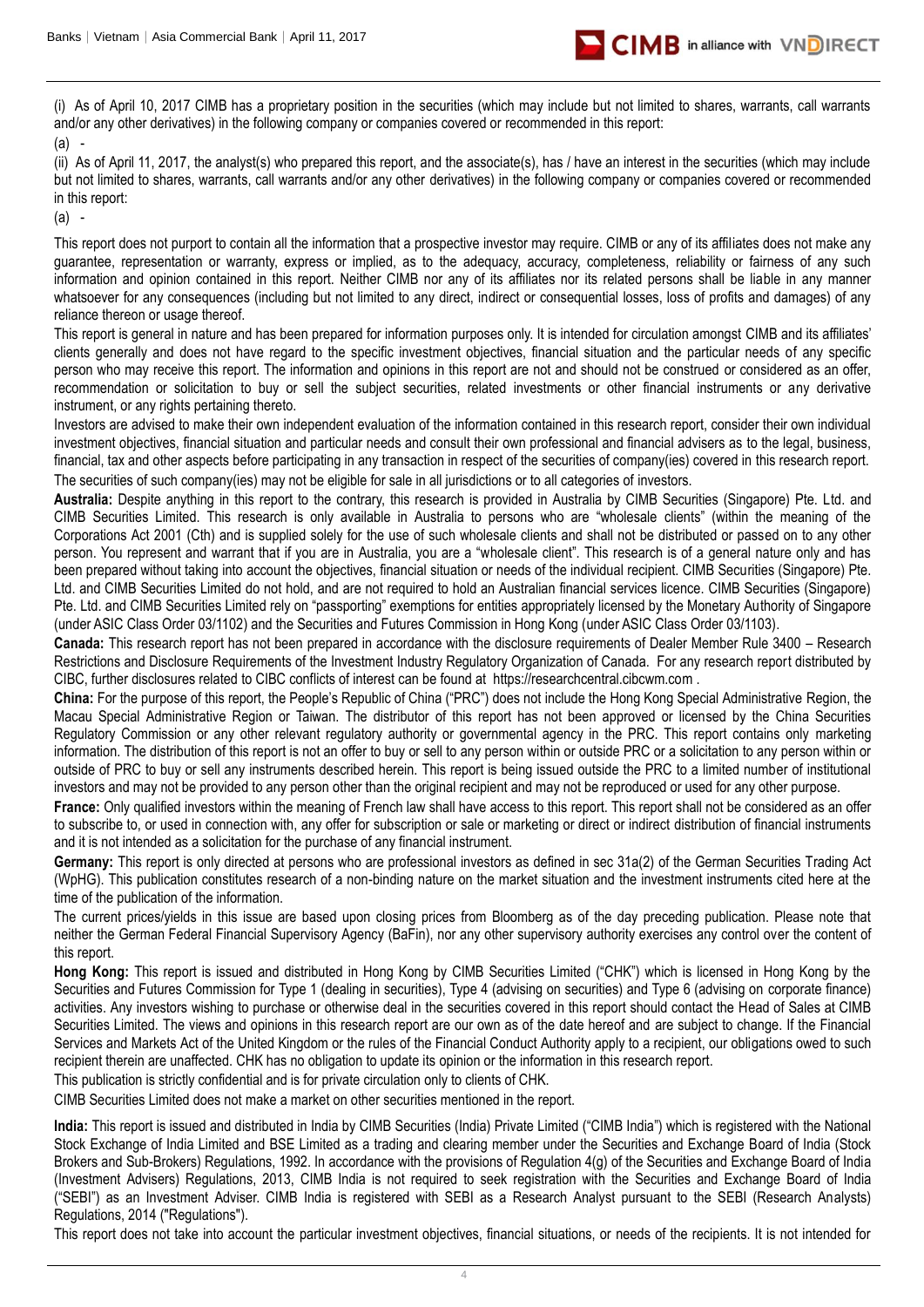

and does not deal with prohibitions on investment due to law/jurisdiction issues etc. which may exist for certain persons/entities. Recipients should rely on their own investigations and take their own professional advice before investment.

The report is not a "prospectus" as defined under Indian Law, including the Companies Act, 2013, and is not, and shall not be, approved by, or filed or registered with, any Indian regulator, including any Registrar of Companies in India, SEBI, any Indian stock exchange, or the Reserve Bank of India. No offer, or invitation to offer, or solicitation of subscription with respect to any such securities listed or proposed to be listed in India is being made, or intended to be made, to the public, or to any member or section of the public in India, through or pursuant to this report.

The research analysts, strategists or economists principally responsible for the preparation of this research report are segregated from the other activities of CIMB India and they have received compensation based upon various factors, including quality, accuracy and value of research, firm profitability or revenues, client feedback and competitive factors. Research analysts', strategists' or economists' compensation is not linked to investment banking or capital markets transactions performed or proposed to be performed by CIMB India or its affiliates.

CIMB Securities (India) Pte Ltd has not received any investment banking related compensation from the companies mentioned in the report in the past 12 months.

CIMB Securities (India) Pte Ltd has not received any compensation from the companies mentioned in the report in the past 12 months.

**Indonesia:** This report is issued and distributed by PT CIMB Securities Indonesia ("CIMBI"). The views and opinions in this research report are our own as of the date hereof and are subject to change. If the Financial Services and Markets Act of the United Kingdom or the rules of the Financial Conduct Authority apply to a recipient, our obligations owed to such recipient therein are unaffected. CIMBI has no obligation to update its opinion or the information in this research report. Neither this report nor any copy hereof may be distributed in Indonesia or to any Indonesian citizens wherever they are domiciled or to Indonesian residents except in compliance with applicable Indonesian capital market laws and regulations.

This research report is not an offer of securities in Indonesia. The securities referred to in this research report have not been registered with the Financial Services Authority (Otoritas Jasa Keuangan) pursuant to relevant capital market laws and regulations, and may not be offered or sold within the territory of the Republic of Indonesia or to Indonesian citizens through a public offering or in circumstances which constitute an offer within the meaning of the Indonesian capital market law and regulations.

**Ireland:** CIMB is not an investment firm authorised in the Republic of Ireland and no part of this document should be construed as CIMB acting as, or otherwise claiming or representing to be, an investment firm authorised in the Republic of Ireland.

**Malaysia:** This report is issued and distributed by CIMB Investment Bank Berhad ("CIMB") solely for the benefit of and for the exclusive use of our clients. If the Financial Services and Markets Act of the United Kingdom or the rules of the Financial Conduct Authority apply to a recipient, our obligations owed to such recipient therein are unaffected. CIMB has no obligation to update, revise or reaffirm its opinion or the information in this research reports after the date of this report.

**New Zealand:** In New Zealand, this report is for distribution only to persons who are wholesale clients pursuant to section 5C of the Financial Advisers Act 2008.

**Singapore:** This report is issued and distributed by CIMB Research Pte Ltd ("CIMBR"). CIMBR is a financial adviser licensed under the Financial Advisers Act, Cap 110 ("FAA") for advising on investment products, by issuing or promulgating research analyses or research reports, whether in electronic, print or other form. Accordingly CIMBR is a subject to the applicable rules under the FAA unless it is able to avail itself to any prescribed exemptions.

Recipients of this report are to contact CIMB Research Pte Ltd, 50 Raffles Place, #19-00 Singapore Land Tower, Singapore in respect of any matters arising from, or in connection with this report. CIMBR has no obligation to update its opinion or the information in this research report. This publication is strictly confidential and is for private circulation only. If you have not been sent this report by CIMBR directly, you may not rely, use or disclose to anyone else this report or its contents.

If the recipient of this research report is not an accredited investor, expert investor or institutional investor, CIMBR accepts legal responsibility for the contents of the report without any disclaimer limiting or otherwise curtailing such legal responsibility. If the recipient is an accredited investor, expert investor or institutional investor, the recipient is deemed to acknowledge that CIMBR is exempt from certain requirements under the FAA and its attendant regulations, and as such, is exempt from complying with the following :

(a) Section 25 of the FAA (obligation to disclose product information);

(b) Section 27 (duty not to make recommendation with respect to any investment product without having a reasonable basis where you may be reasonably expected to rely on the recommendation) of the FAA;

- (c) MAS Notice on Information to Clients and Product Information Disclosure [Notice No. FAA-N03];
- (d) MAS Notice on Recommendation on Investment Products [Notice No. FAA-N16];

(e) Section 36 (obligation on disclosure of interest in securities), and

(f) any other laws, regulations, notices, directive, guidelines, circulars and practice notes which are relates to the above, to the extent permitted by applicable laws, as may be amended from time to time, and any other laws, regulations, notices, directive, guidelines, circulars, and practice notes as we may notify you from time to time. In addition, the recipient who is an accredited investor, expert investor or institutional investor acknowledges that a CIMBR is exempt from Section 27 of the FAA, the recipient will also not be able to file a civil claim against CIMBR for any loss or damage arising from the recipient's reliance on any recommendation made by CIMBR which would otherwise be a right that is available to the recipient under Section 27 of the FAA, the recipient will also not be able to file a civil claim against CIMBR for any loss or damage arising from the recipient's reliance on any recommendation made by CIMBR which would otherwise be a right that is available to the recipient under Section 27 of the FAA.

CIMB Research Pte Ltd ("CIMBR"), its affiliates and related companies, their directors, associates, connected parties and/or employees may own or have positions in securities of the company(ies) covered in this research report or any securities related thereto and may from time to time add to or dispose of, or may be materially interested in, any such securities. Further, CIMBR, its affiliates and its related companies do and seek to do business with the company(ies) covered in this research report and may from time to time act as market maker or have assumed an underwriting commitment in securities of such company(ies), may sell them to or buy them from customers on a principal basis and may also perform or seek to perform significant investment banking, advisory, underwriting or placement services for or relating to such company(ies) as well as solicit such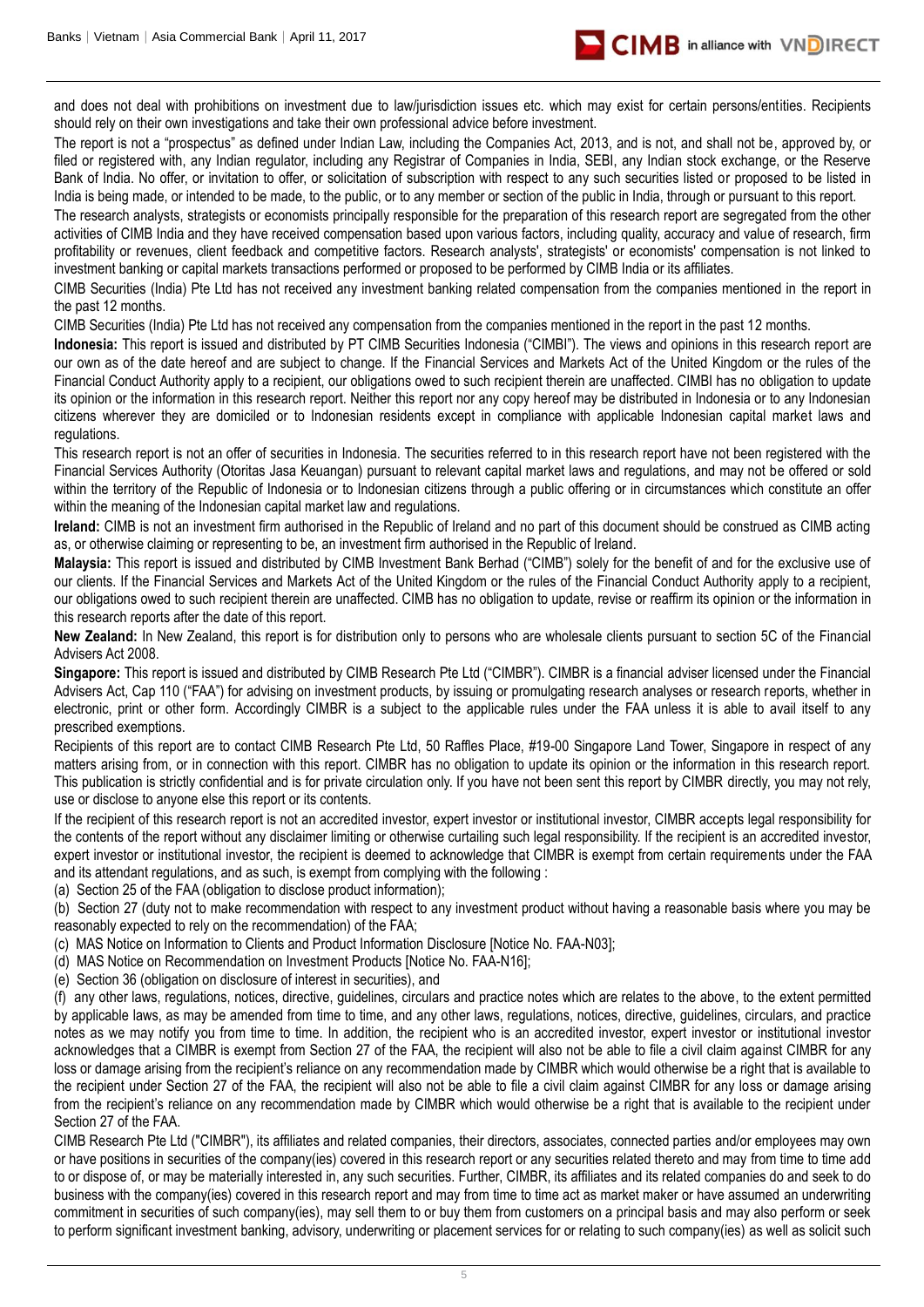

investment, advisory or other services from any entity mentioned in this report.

As of April 10, 2017, CIMBR does not have a proprietary position in the recommended securities in this report.

CIMB Research Pte Ltd does not make a market on the securities mentioned in the report.

CIMB Securities Singapore Pte Ltd does not make a market on the securities mentioned in the report.

CIMB Bank Berhad, Singapore branch does not make a market on the securities mentioned in the report.

**South Korea:** This report is issued and distributed in South Korea by CIMB Securities Limited, Korea Branch ("CIMB Korea") which is licensed as a cash equity broker, and regulated by the Financial Services Commission and Financial Supervisory Service of Korea. In South Korea, this report is for distribution only to professional investors under Article 9(5) of the Financial Investment Services and Capital Market Act of Korea ("FSCMA").

**Spain:** This document is a research report and it is addressed to institutional investors only. The research report is of a general nature and not personalised and does not constitute investment advice so, as the case may be, the recipient must seek proper advice before adopting any investment decision. This document does not constitute a public offering of securities.

CIMB is not registered with the Spanish Comision Nacional del Mercado de Valores to provide investment services.

**Sweden:** This report contains only marketing information and has not been approved by the Swedish Financial Supervisory Authority. The distribution of this report is not an offer to sell to any person in Sweden or a solicitation to any person in Sweden to buy any instruments described herein and may not be forwarded to the public in Sweden.

Switzerland: This report has not been prepared in accordance with the recognized self-regulatory minimal standards for research reports of banks issued by the Swiss Bankers' Association (Directives on the Independence of Financial Research).

Taiwan: This research report is not an offer or marketing of foreign securities in Taiwan. The securities as referred to in this research report have not been and will not be registered with the Financial Supervisory Commission of the Republic of China pursuant to relevant securities laws and regulations and may not be offered or sold within the Republic of China through a public offering or in circumstances which constitutes an offer or a placement within the meaning of the Securities and Exchange Law of the Republic of China that requires a registration or approval of the Financial Supervisory Commission of the Republic of China.

**Thailand:** This report is issued and distributed by CIMB Securities (Thailand) Company Limited ("CIMBS") based upon sources believed to be reliable (but their accuracy, completeness or correctness is not guaranteed). The statements or expressions of opinion herein were arrived at after due and careful consideration for use as information for investment. Such opinions are subject to change without notice and CIMBS has no obligation to update its opinion or the information in this research report.

If the Financial Services and Markets Act of the United Kingdom or the rules of the Financial Conduct Authority apply to a recipient, our obligations owed to such recipient are unaffected.

CIMB Securities (Thailand) Co., Ltd. may act or acts as Market Maker, and issuer and offerer of Derivative Warrants and Structured Note which may have the following securities as its underlying securities. Investors should carefully read and study the details of the derivative warrants in the prospectus before making investment decisions.

AAV, ADVANC, AMATA, AOT, AP, BA, BANPU, BBL, BCH, BCP, BDMS, BEAUTY, BEC, BEM, BH, BIG, BLA, BLAND, BTS, CBG, CENTEL, CHG, CK, CKP, COM7, CPALL, CPF, CPN, DELTA, DTAC, EGCO, EPG, GLOBAL, GLOW, GPSC, GUNKUL, HANA, HMPRO, ICHI, IFEC, INTUCH, IRPC, ITD, IVL, KAMART, KBANK, KCE, KKP, KTB, KTC, LH, LHBANK, LPN, MAJOR, MINT, MTLS, PLANB, PSH, PTG, PTT, PTTEP, PTTGC, QH, ROBINS, RS, S, SAMART, SAWAD, SCB, SCC, SCN, SGP, SIRI, SPALI, SPCG, SPRC, STEC, STPI, SUPER, TASCO, TCAP, THAI, THANI, THCOM, TISCO, TKN, TMB, TOP, TPIPL, TRUE, TTA, TTCL, TTW, TU, TVO, UNIQ, VGI, VIBHA, VNG, WHA.

#### **Corporate Governance Report:**

The disclosure of the survey result of the Thai Institute of Directors Association ("IOD") regarding corporate governance is made pursuant to the policy of the Office of the Securities and Exchange Commission. The survey of the IOD is based on the information of a company listed on the Stock Exchange of Thailand and the Market for Alternative Investment disclosed to the public and able to be accessed by a general public investor. The result, therefore, is from the perspective of a third party. It is not an evaluation of operation and is not based on inside information.

The survey result is as of the date appearing in the Corporate Governance Report of Thai Listed Companies. As a result, the survey result may be changed after that date. CIMBS does not confirm nor certify the accuracy of such survey result.

| – Scor i<br>----<br><b>FINDE.</b> | 100<br>o٥<br>. .<br>JU | 80<br><b>RQ</b><br>v | $\rightarrow$<br>$\sim$<br>. . | - 1<br>וח ו<br>レヘハ<br>belu<br>v<br>$\cdot$ | ≺esult<br><b>IMAV</b><br>N0 |
|-----------------------------------|------------------------|----------------------|--------------------------------|--------------------------------------------|-----------------------------|
| <br>$-$ - $ -$<br>ription:        | xcellent               | oodذ<br>Ver l        | Good                           | N/A                                        |                             |

**United Arab Emirates:** The distributor of this report has not been approved or licensed by the UAE Central Bank or any other relevant licensing authorities or governmental agencies in the United Arab Emirates. This report is strictly private and confidential and has not been reviewed by, deposited or registered with UAE Central Bank or any other licensing authority or governmental agencies in the United Arab Emirates. This report is being issued outside the United Arab Emirates to a limited number of institutional investors and must not be provided to any person other than the original recipient and may not be reproduced or used for any other purpose. Further, the information contained in this report is not intended to lead to the sale of investments under any subscription agreement or the conclusion of any other contract of whatsoever nature within the territory of the United Arab Emirates.

**United Kingdom:** In the United Kingdom and European Economic Area, this report is being disseminated by CIMB Securities (UK) Limited ("CIMB UK"). CIMB UK is authorized and regulated by the Financial Conduct Authority and its registered office is at 27 Knightsbridge, London, SW1X7YB. Unless specified to the contrary, this report has been issued and approved for distribution in the U.K. and the EEA by CIMB UK. Investment research issued by CIMB UK has been prepared in accordance with CIMB Group's policies for managing conflicts of interest arising as a result of publication and distribution of investment research. This report is for distribution only to, and is solely directed at, selected persons on the basis that those persons: (a) are eligible counterparties and professional clients of CIMB UK; (b) have professional experience in matters relating to investments falling within Article 19(5) of the Financial Services and Markets Act 2000 (Financial Promotion) Order 2005 (as amended, the "Order"), (c) fall within Article 49(2)(a) to (d) ("high net worth companies, unincorporated associations etc") of the Order; (d) are outside the United Kingdom subject to relevant regulation in each jurisdiction, or (e) are persons to whom an invitation or inducement to engage in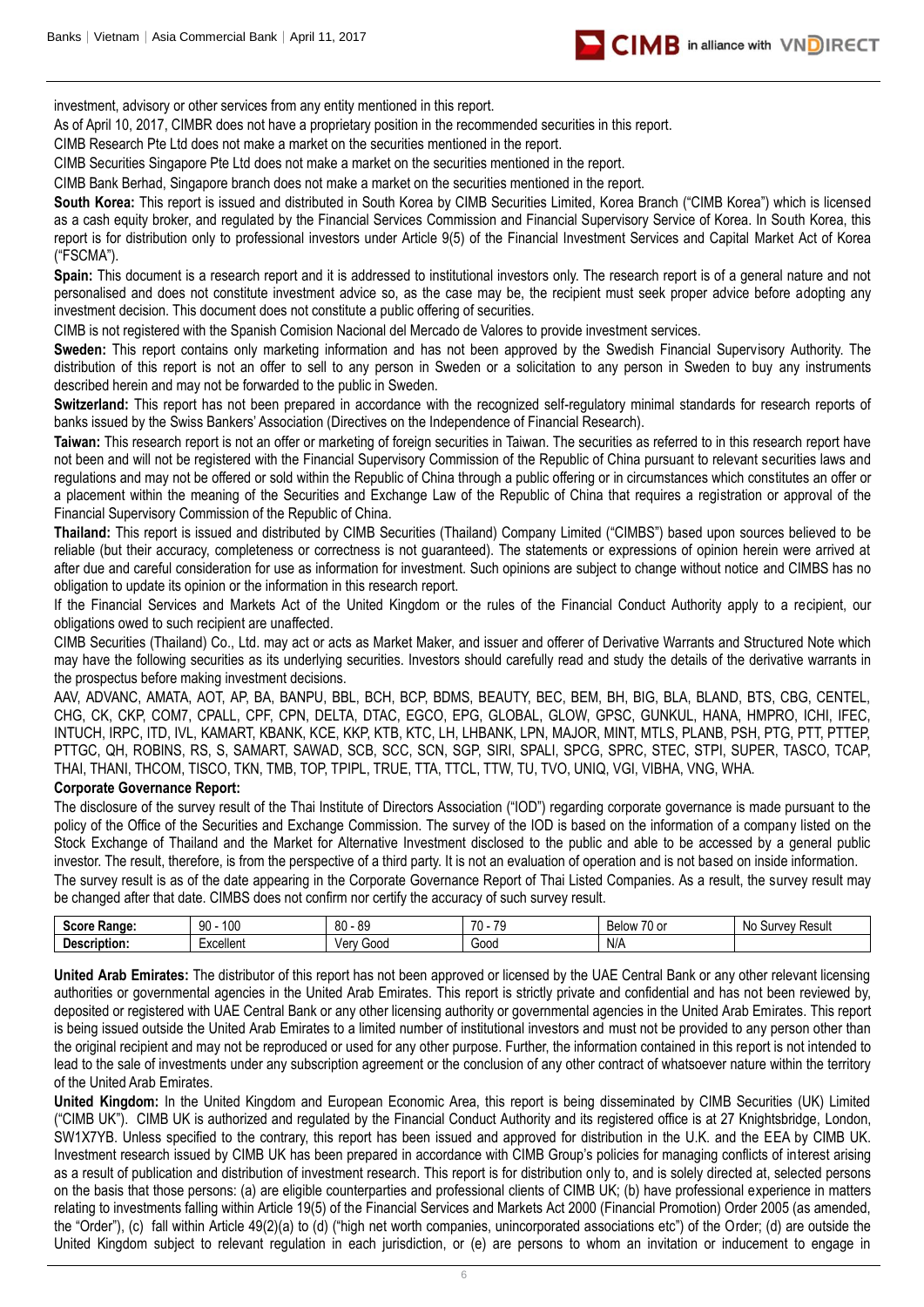

investment activity (within the meaning of section 21 of the Financial Services and Markets Act 2000) in connection with any investments to which this report relates may otherwise lawfully be communicated or caused to be communicated (all such persons together being referred to as "relevant persons"). This report is directed only at relevant persons and must not be acted on or relied on by persons who are not relevant persons. Any investment or investment activity to which this report relates is available only to relevant persons and will be engaged in only with relevant persons.

Where this report is labelled as non-independent, it does not provide an impartial or objective assessment of the subject matter and does not constitute independent "investment research" under the applicable rules of the Financial Conduct Authority in the UK. Consequently, any such non-independent report will not have been prepared in accordance with legal requirements designed to promote the independence of investment research and will not subject to any prohibition on dealing ahead of the dissemination of investment research. Any such non-independent report must be considered as a marketing communication.

**United States:** This research report is distributed in the United States of America by CIMB Securities (USA) Inc, a U.S. registered broker-dealer and a related company of CIMB Research Pte Ltd, CIMB Investment Bank Berhad, PT CIMB Securities Indonesia, CIMB Securities (Thailand) Co. Ltd, CIMB Securities Limited, CIMB Securities (India) Private Limited, and is distributed solely to persons who qualify as "U.S. Institutional Investors" as defined in Rule 15a-6 under the Securities and Exchange Act of 1934. This communication is only for Institutional Investors whose ordinary business activities involve investing in shares, bonds, and associated securities and/or derivative securities and who have professional experience in such investments. Any person who is not a U.S. Institutional Investor or Major Institutional Investor must not rely on this communication. The delivery of this research report to any person in the United States of America is not a recommendation to effect any transactions in the securities discussed herein, or an endorsement of any opinion expressed herein. CIMB Securities (USA) Inc, is a FINRA/SIPC member and takes responsibility for the content of this report. For further information or to place an order in any of the above-mentioned securities please contact a registered representative of CIMB Securities (USA) Inc.

CIMB Securities (USA) Inc does not make a market on other securities mentioned in the report.

Neither CIMB Securities (USA) Inc., nor its affiliates have managed or co-managed a public offering of any of the securities mentioned in the past 12 months.

Neither CIMB Securities (USA) Inc., nor its affiliates have received compensation for investment banking services from any of the company mentioned in the past 12 months.

Neither CIMB Securities (USA) Inc., nor its affiliates expects to receive or intends to seek compensation for investment banking services from any of the company mentioned within the next 3 months.

**Other jurisdictions:** In any other jurisdictions, except if otherwise restricted by laws or regulations, this report is only for distribution to professional, institutional or sophisticated investors as defined in the laws and regulations of such jurisdictions.

| Distribution of stock ratings and investment banking clients for quarter ended on 31 December 2016 |                         |                                |  |  |
|----------------------------------------------------------------------------------------------------|-------------------------|--------------------------------|--|--|
| 1626 companies under coverage for quarter ended on 31 December 2016                                |                         |                                |  |  |
|                                                                                                    | Rating Distribution (%) | Investment Banking clients (%) |  |  |
| Add                                                                                                | 58.4%                   | 5.4%                           |  |  |
| Hold                                                                                               | 29.6%                   | 1.4%                           |  |  |
| Reduce                                                                                             | 11.6%                   | 0.4%                           |  |  |

#### **Spitzer Chart for stock being researched ( 2 year data )**



**Corporate Governance Report of Thai Listed Companies (CGR). CG Rating by the Thai Institute of Directors Association (Thai IOD) in 2016, Anti-Corruption 2016.**

**AAV** – Very Good, n/a, **ADVANC** – Very Good, Certified, **AEONTS** – Good, n/a, **AMATA** – Excellent, Declared, **ANAN** – Very Good, Declared, **AOT** – Excellent, Declared, **AP** – Very Good, Declared, **ASK** – Very Good, Declared, **ASP** – Very Good, Certified, **BANPU** – Very Good, Certified, **BAY** – Excellent, Certified, **BBL** – Very Good, Certified, **BCH** – not available, Declared, **BCP** - Excellent, Certified, **BEM** – Very Good, n/a, **BDMS** – Very Good, n/a, **BEAUTY** – Good, Declared, **BEC** - Good, n/a, **BH** - Good, Declared, **BIGC** - Excellent, Declared, **BJC** – Good, n/a, **BLA** – Very Good, Certified, **BPP** – not available, n/a, **BTS** - Excellent, Certified, **CBG** – Good, n/a, **CCET** – not available, n/a, **CENTEL** – Very Good, Certified, **CHG** – Very Good, n/a, **CK** – Excellent, n/a, **COL** – Very Good, Declared, **CPALL** – not available, Declared, **CPF** – Excellent, Declared, **CPN** - Excellent, Certified, **DELTA** - Excellent, Declared, **DEMCO** – Excellent, Certified, **DTAC** – Excellent, Certified, **EA** – Very Good, Declared, **ECL** – Good, Certified, **EGCO** - Excellent, Certified, **EPG** – Good, n/a, **GFPT** - Excellent, Declared, **GLOBAL** – Very